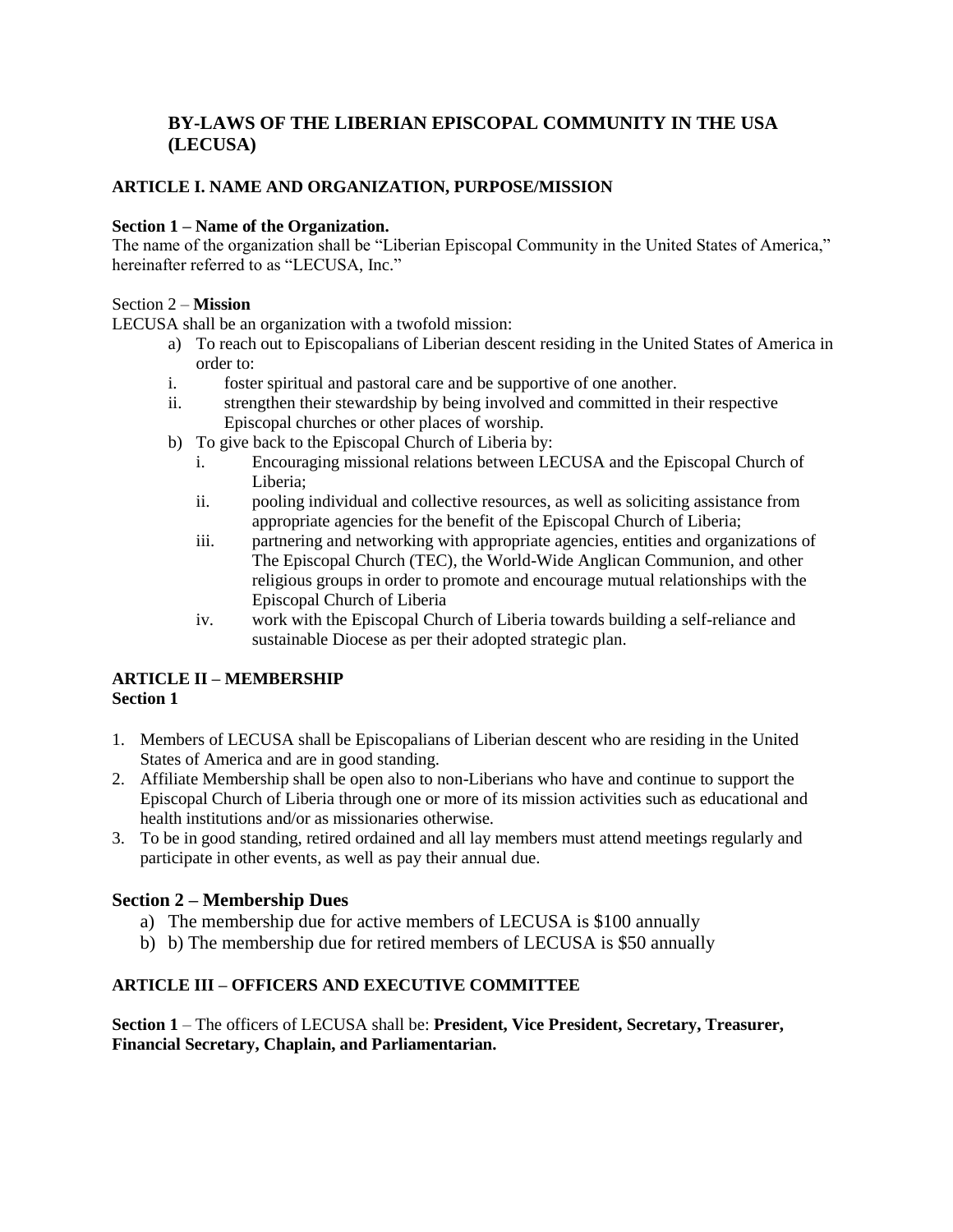**Section 2 –** The **President** shall lead the team of officers, act as spokesperson for LECUSA, convene and preside at meetings of the organization and see to it that decisions of the organization are carried out. The President shall deliver a report on the state of LECUSA at the Annual Gathering and special meetings.

**Section 3** – The **Vice President** shall assist the President in carrying out the goals and objectives of LECUSA. In the absence of the President, all duties and responsibilities as set forth in Section 2 above shall be transferred and performed by the Vice President.

**Section 4** – The **Secretary** shall keep the records of correspondence of the organization, keep accurate minutes of called and special meetings, and receive and issue correspondences upon the directive of the President and the Executive Committee and/or mandate of the Annual Gathering.

**Section 5** – The **Treasurer** shall serve as Chief Financial Officer of LECUSA, S/He shall disburse monies upon written or electronic request from the President and approved by the elected officers. The Treasurer shall provide to the Executive Committee, whenever requested, an accounting of the financial transactions of the organization, perform such other duties as may from time to time be prescribed by the officers, ensure that an annual audit of the organization is conducted, and provide written financial reports to the organization at the Annual Gathering or special meetings.

**Section 6** – The **Financial Secretary** shall collect and receive all monies on behalf of LECUSA, deposit them in the organization's bank account (s) and transmit the appropriate documentation to the Treasurer. S/He shall keep records of said transactions. The Financial Secretary shall provide written reports to LECUSA at regular or special meetings, or upon request by the Executive Committee of LECUSA.

**Section 7** – The **Chaplain** shall be responsible for religious and spiritual aspects of the organization and shall coordinate the pastoral care committee for the spiritual growth and wellbeing of the members of the Liberian Episcopal Community in the United States.

**Section 8** – The **Parliamentarian** shall ensure that Robert's rules of Order are observed during meetings of LECUSA, S/He shall have authority to impose sanctions on violators of decorum and etiquette during meetings.

# **ARTICLE IV – ELECTIONS AND TERMS OF OFFICE**

# **Section 1**

a) Elections: Election of officers shall take place at the annual Gathering of LECUSA. Notice of nominations for vacant positions shall be given to the general membership via electronic means and by posting on the LECUSA's website and other electronic platforms no later than four (4) weeks in advance of the Annual Gathering at which election is to take place.

b) A "Know Your Nominees" notice shall be distributed by the Elections Committee two (2) months before the election, detailing the nominees' motivations and qualifications.

c) Elections shall be held by secret ballot.

d) A simple majority shall be sufficient to determine a winner. Tie votes shall be recast until a winner emerges.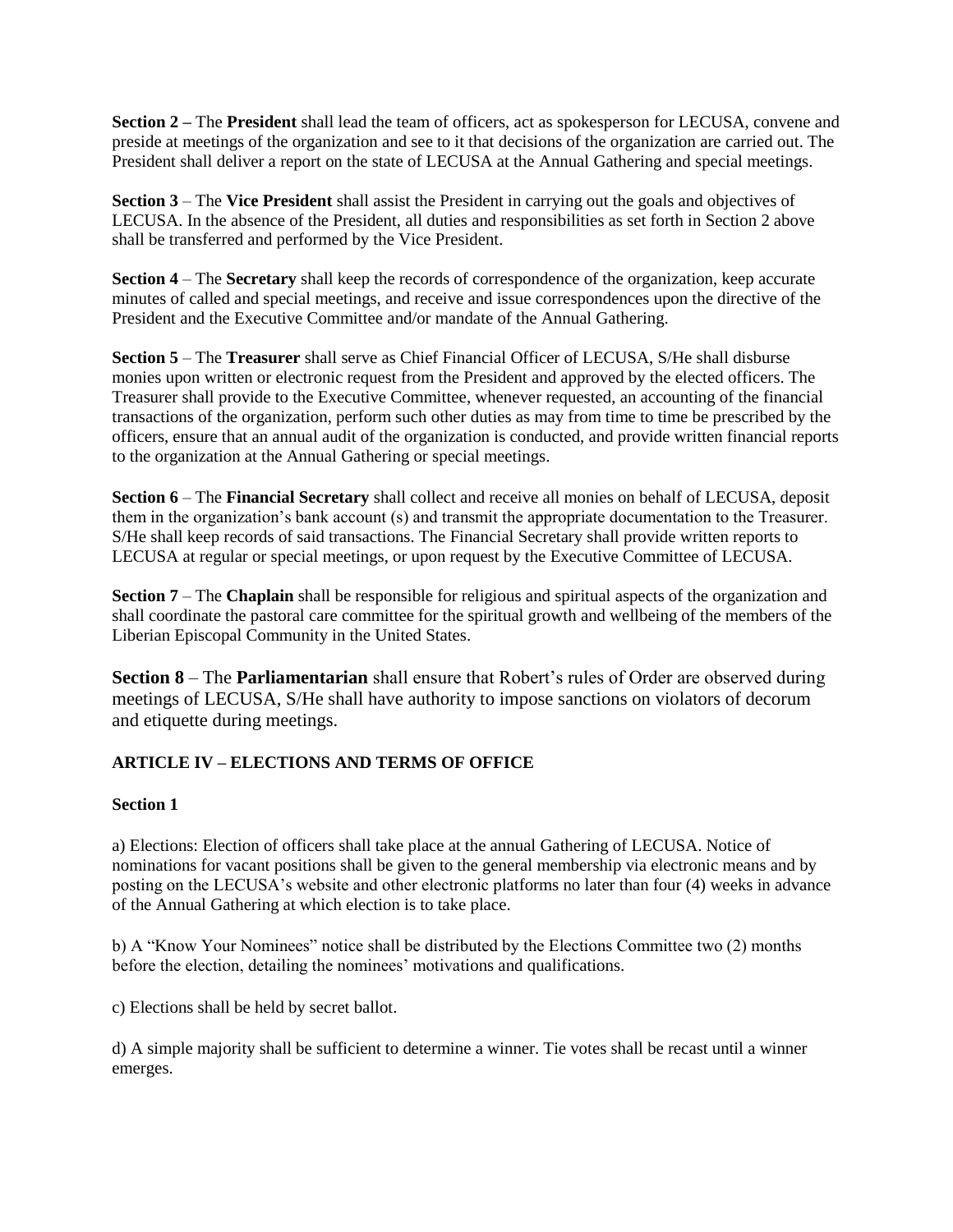**Section 2** – Eligibility for Election: Members desirous of contesting for offices in LECUSA must be in good standing, must have attended at least one of the last four Annual Gatherings not including the electing Annual Gathering, paid their annual dues for the last three years including the electing Gathering, and must be present for the election.

**Section 3** – Tenure: Elected officers of LECUSA shall serve for a period of two years and may be reelected for another term in one elected position. An officer having served two consecutive terms must sit out at least one term before being nominated to the same position.

**Section 4** – Resignation: The President may resign at any time by giving thirty days' written notice to the Executive Committee. Any other officer may resign at any time by giving thirty days' written notice to the President. A resignation shall take effect upon acceptance of said resignation by the Executive Committee or the President.

**Section 5** – Removal: Any officer may be removed from office for cause or failure to perform the duties of the position. When necessary to initiate removal proceedings, where such proceedings are deemed urgent enough to take place not within the context of an Annual Gathering, a Special Electronic Meeting may be called with sufficient notice to the membership via email in which the appropriate officer shall lay out clearly and concisely the charge(s) and the means for indicating one's consent or dissent to the motion. The vote for the removal of an officer shall require the simple majority of the members of LECUSA present at the Special Electronic Meeting called for that purpose or at the Annual Gathering.

**Section 6** – Vacancy: a) A vacancy in any position occasioned by death, resignation, or otherwise incapacitation, which may be filled by any member in good standing and meets the qualifications for that office, shall be filled for the unexpired term by a simple majority vote of the Executive Committee. b) A vacancy occasioned by removal shall be filled by a simple majority vote of the eligible members present and voting at the Annual Gathering or a Special Electronic Meeting.

# **ARTICLE V – ADVISORS**/**TRUSTEES**

**Section 1** – The Executive Committee acting on a simple majority vote of LECUSA may appoint advisors to serve the interest of LECUSA, any and all of whom may or may not be non-native Liberians.

**Section 2** -- Advisors will serve as resource persons to the President, to be called on for consultation by the President.

**Section 3** – LECUSA shall establish a Board of Trustees and develop guidelines for the function of a board of trustee in accordance with the appropriate Laws of the United States of America.

# **ARTICLE VI – FINANCIAL POLICIES**

**Section 1** – Books and Records

a) LECUSA shall keep correct and complete books and records, including digital records, necessary and appropriate to the conduct of the corporate business in accordance with the appropriate Laws of the United States of America.

b) There shall be an annual audit of the finances of LECUSA

**Section 2** – Documents to be preserved shall include, but not be limited to the following: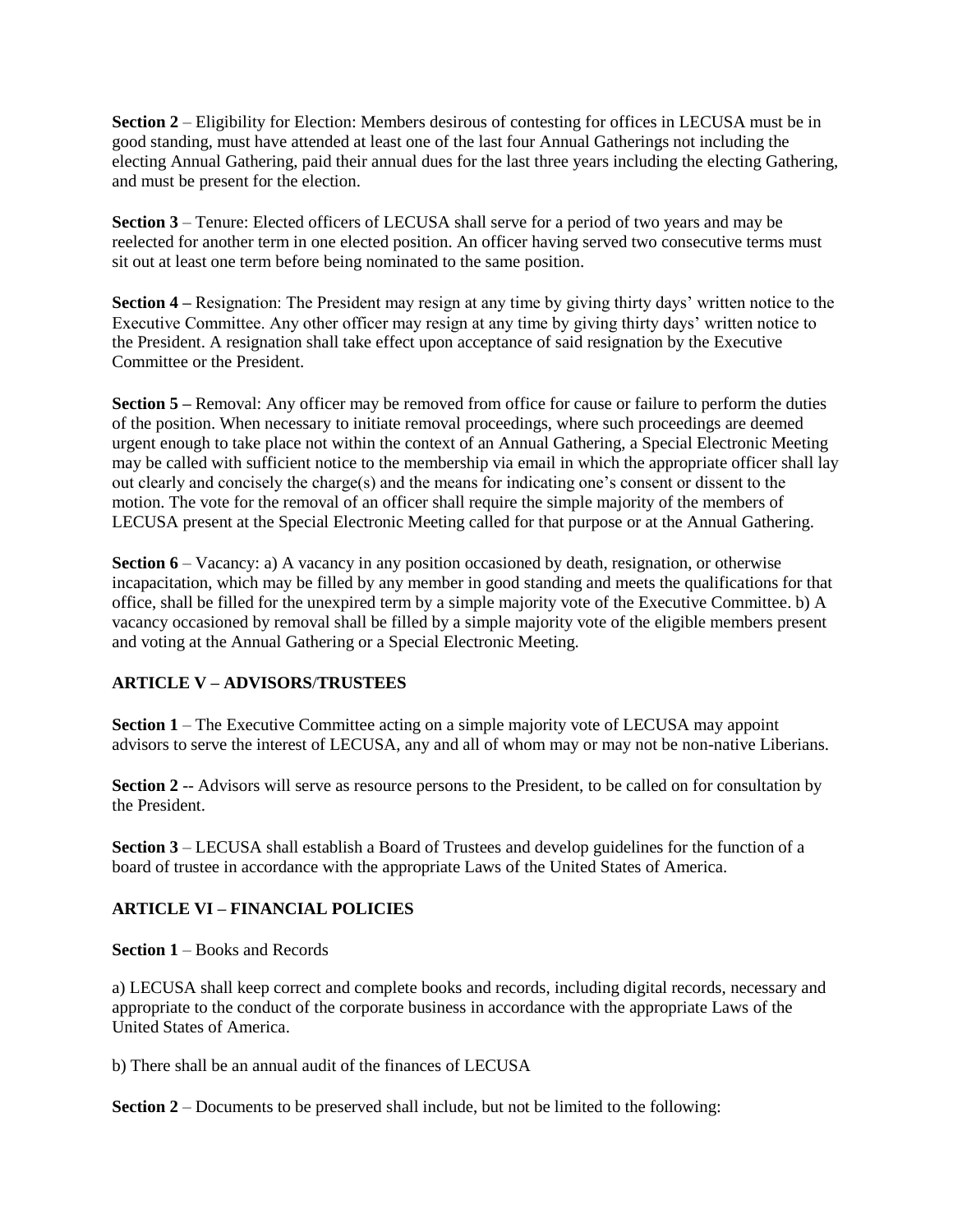a) Records of all proceedings of regular and special meetings

b) Audited financial statements of the organization

c) Articles of incorporation

d) Official Registration {501c (3)} with the Internal Revenue Service of the United States.

e) By-Laws of LECUSA and all amendments and restatements thereto.

**Section 3** – The Secretary of LECUSA shall be custodian of the Articles of Incorporation; the Official 501c (3) Registration, By-Laws, minutes of regular and special meetings, of the Executive Committee and other committees, and correspondence not within the purview of the finance officers.

**Section 4** – The Finance Officers – Treasurer and Financial Secretary – shall be custodians of LECUSA's bank statements, check books, vouchers, audits, and other relevant financial documents.

**Section 5** – Checks, drafts, or orders for the payment of money, notes or other evidences of indebtedness issued in the name of LECUSA, must carry the signatures of at least two officers in order to be honored, one of whom must be the Treasurer, upon written approval of the President and/or upon a decision taken at a duly called meeting of the general membership or of the Executive Committee.

**Section 6** – Funds belonging to LECUSA shall be deposited from time to time to the credit of LECUSA in such banks, trust companies or other depositories as the Executive Committee may select and direct.

# **ARTICLE VII – MEETINGS**

**Section 1** – The Annual Gathering of the Liberian Episcopal Community in the USA (LECUSA) shall convene at a designated place and time determined at the previous Gathering. An alternate site shall be selected to replace the chosen site should circumstance beyond the control of LECUSA dictate. A simple notice via email and web posting of such change(s) shall be given to the members and the public

**Section 2** – LECUSA shall also meet for special meetings via teleconferences or other electronic means as the need arises, upon advanced notice given via email and web posting not later than two (2) weeks in advance.

**Section 3** – One more than half of the members in good standing of LECUSA in attendance at the Annual Gathering or special called meeting, shall constitute a quorum for the transaction of business, and decisions made at such meetings shall be binding upon all members of LECUSA.

**Section 4** – During the business meetings of LECUSA, written reports shall be presented by officers and committees as prescribed in these By-Laws.

# **ARTICLE VIII – COMMITTEES**

**Section 1** – LECUSA shall have the following Standing and Ad Hoc committees as may be necessary from time to time. The President, with the consent of the Executive Committee shall appoint members of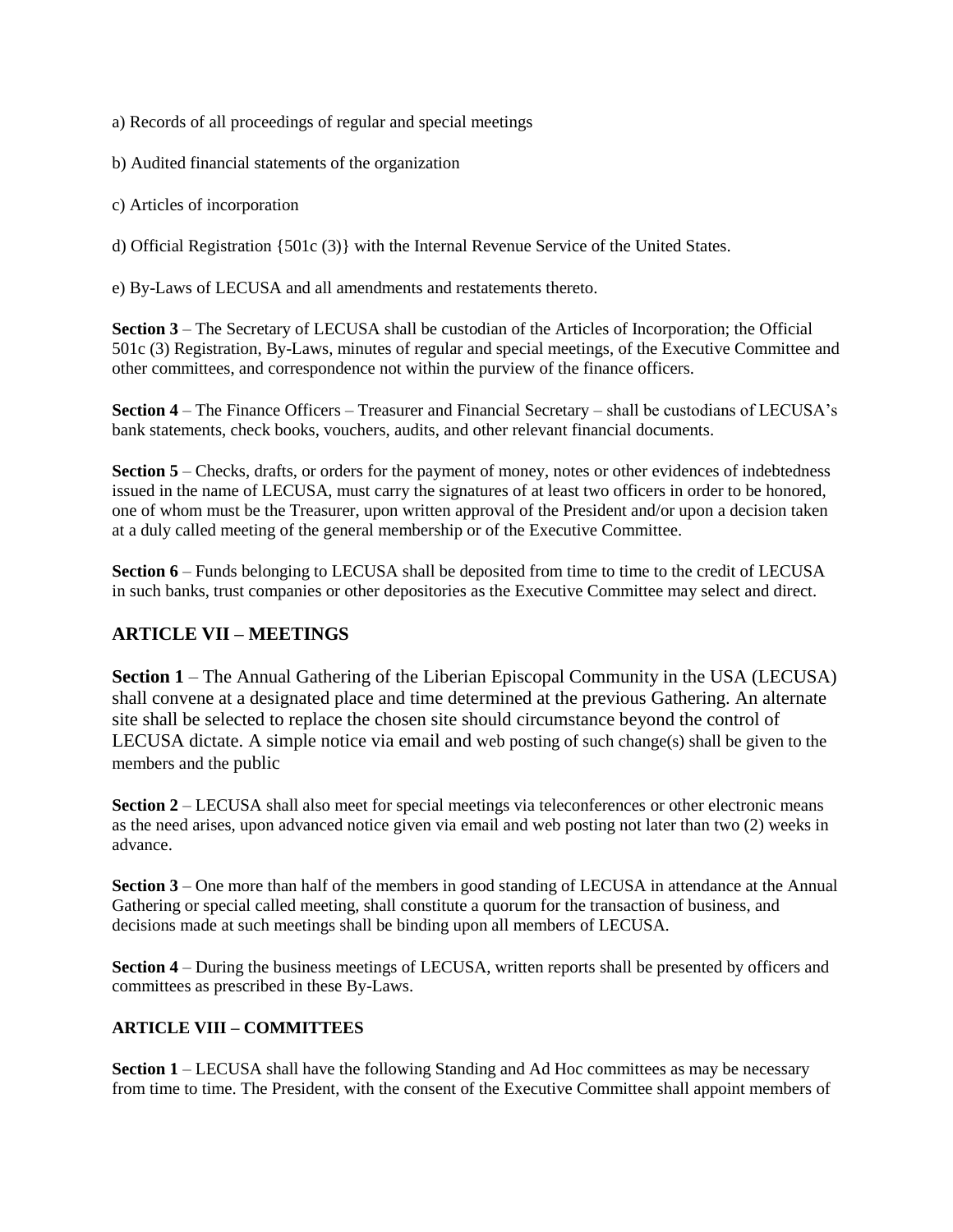the various committees. The President shall serve as an ex-officio member of all committees except the Nominating Committee but may appoint an officer to serve as a liaison to the Nominating Committee.

**Section 2 –** Standing Committees of f LECUSA shall include:

#### **Executive Committee:**

- a. Membership shall consist of the elected officers, chairpersons of Standing Committees, the President and secretary of chapters and the immediate past Presidents of the national organization. The immediate past Presidents and Secretaries of chapters shall serve for only one term on the Executive committee. The President shall be the head of and preside at meetings of the Executive Committee.
- b. Duties It shall be the responsibility of the Executive Committee to implement the decisions of the Annual Gathering, authorize financial disbursements and timely authorize an annual audit of the finances of the organization.

### **Finance Committee**:

- a) Membership shall comprise the treasurer, the financial secretary and two additional members appointed by the President. The treasurer shall be chair of the Committee.
- b) Duties shall oversee the financial transactions of LECUSA, ensure that members are current with their dues payment, prepare and submit an annual budget of LECUSA for the approval of the Annual Gathering, and implement the annual audit of the organization's finances.

### **Fundraising Committee**:

- a) Membership shall comprise not less than three and not more than five members of LECUSA.
- b) Duties The Committee shall be responsible for identifying potential donors as well as organize and implement programs to raise funds for LECUSA.

# **Pastoral Care Committee**:

- a) Membership shall comprise not less than three and not more than five members of **LECUSA**
- b) Duties The Committee shall represent LECUSA in matters requiring pastoral care and assistance to members of LECUSA and their families.

#### **Membership and Outreach Committee**:

- a) Membership shall comprise not less than three and not more than five members of LECUSA.
- b) Duties The Committee shall be responsible to recruit members, coordinate the formation of chapters, and keep a current and accurate roster of the membership of LECUSA.

**Section 3 – Ad Hoc Committees of LECUSA**: The President shall appoint ad hoc committees for specific purposes and limited time as may be necessary.

a) The **Annual Gathering Host Committee** shall consist of local members of the next annual Gathering venue and shall be responsible to plan and execute the program for the meeting, in consultation with the Executive Committee.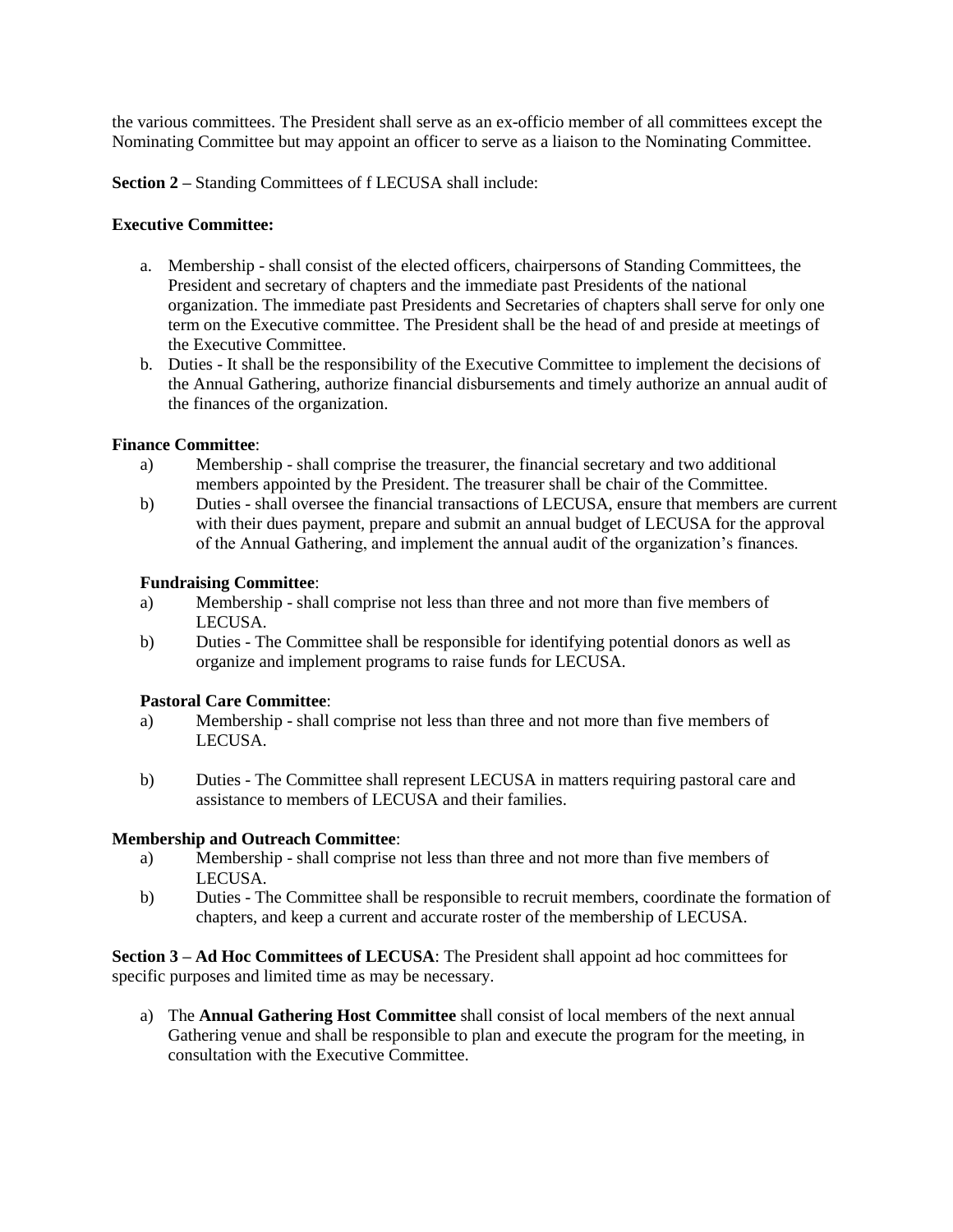b) An **Elections Committee** shall be appointed by the President with the advice and consent of the Executive Committee.

# **ARTICLE IX – CHAPTERS**

#### **Section 1** – Identity, Purpose and Formation

a) LECUSA may establish single or multi-state chapters for the purpose of living out LECUSA's mission among Liberian Episcopalians residing in the different States.

b) At least ten (10) active Liberian Episcopalians in good standing in a State may petition LECUSA to form a chapter. Of those ten (10) Liberian Episcopalians, at least three (3) must have attended at least one of the last two annual Gatherings.

c) In order to form a chapter, the ten (10) Liberian Episcopalians must submit a letter to the Executive Committee at least sixty (60) days before the next Annual Gathering, requesting authority to form a local LECUSA chapter, which letter must contain the information outlined in the sections below.

d) The Executive Committee, upon examination of the documents submitted, shall decide by consensus vote – or not – to lay the petition before the next Annual Gathering.

e) At least three (3) of the ten (10) members signing the letter must attend the next Annual Gathering where through a simple majority vote, LECUSA shall decide whether or not to authorize a chapter.

#### **Section 2** – Trans-State Chapters

a) Members wishing to form a chapter comprising two or three states shall follow the same process outlined above except that the number of signatories wishing to form a multiple state chapter shall be twenty (20) for a two-state chapter and thirty (30) for a three-state chapter, and must represent Liberian Episcopalians from each state. At least of the required signatories to the letter must attend the next Annual Gathering where through a simple majority vote, LECUSA shall decide whether or not to authorize a chapter.

# **Section 3** – National-Chapter Relationship

a) A chapter shall be an integral part of LECUSA, operate under LECUSA's corporate status and shall be considered in a "central organization (LECUSA/subordinate organization - chapter)" relationship as defined by the Internal Revenue Service in order to qualify for a Group Exemption under IRS Regulations.

b) A LECUSA Chapter must fulfill all appropriate requirements: financial, record-keeping, etc., to enable LECUSA to maintain its 501 C (3) status per the Internal Revenue Service guidelines.

#### **Section 4** Chapter Name and Governance

a) Each Chapter authorized by LECUSA must include "LECUSA" in its proposed name followed by the name of the state, or a geographical area for more than one state, that identifies where the chapter is formed. Example: LECUSA-GA

b) Chapters shall elect officers with responsibilities (job descriptions) as provided for in their By-Laws.

**Section 5** – Chapter Membership A chapter's membership requirements or qualifications shall be consistent with the membership requirements and qualifications of the national organization.

#### **Section 6** – Chapter Guidelines/By-Laws

a) A chapter may write its own guidelines and By-Laws, which guidelines and bylaws shall accede to and in no way contravene the National By-Laws. Said guidelines and bylaws shall include but not be limited to the following requirements:

i. Name to be LECUSA (State) Chapter

ii. Objectives of the chapter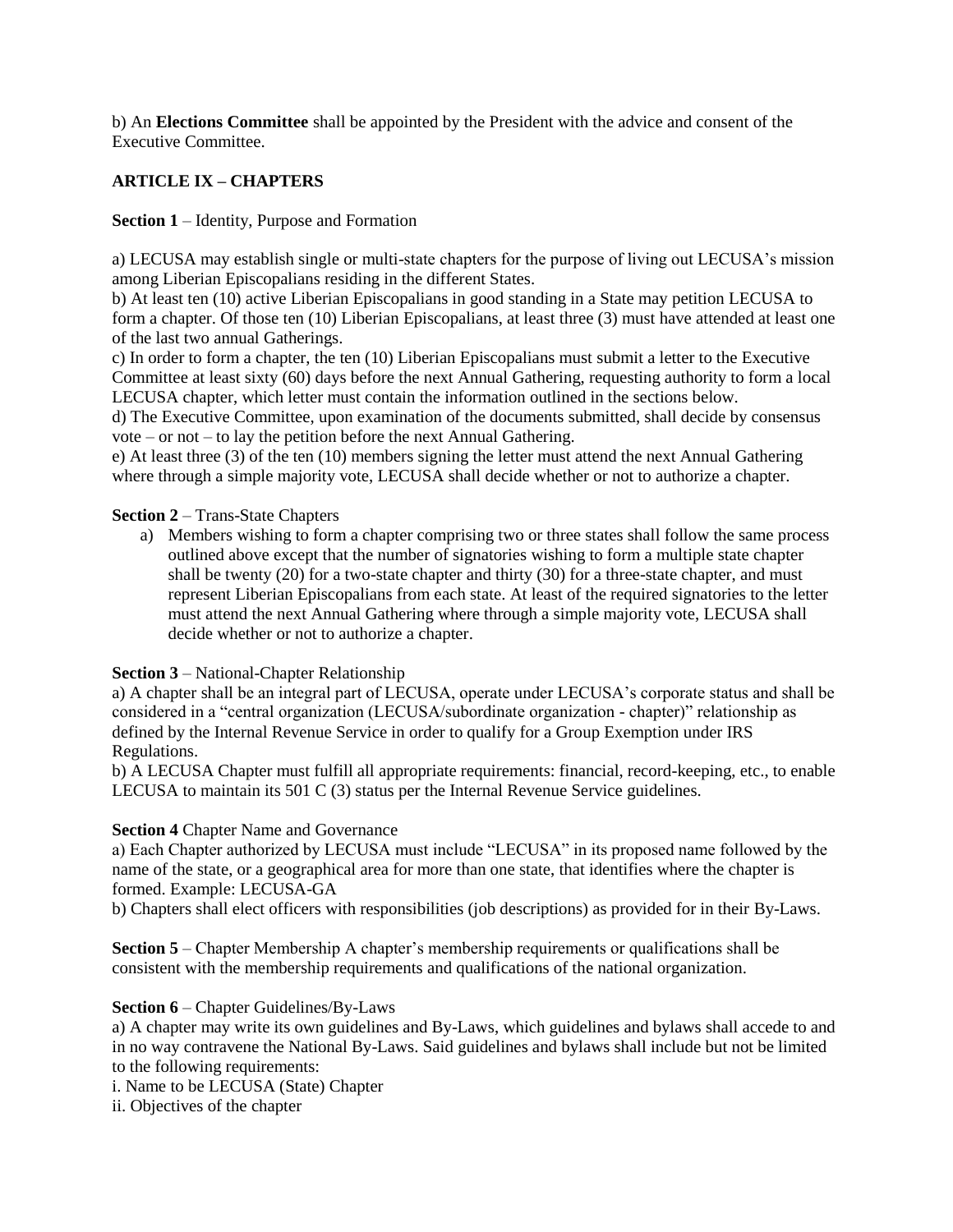- iii. Election of chapter officers
- iv. Meeting time and regulations
- v. Committees
- vi. Dissolution
- b) After each amendment, a chapter shall provide copies of its approved Guidelines and By-laws to the national Officers of LECUSA to ensure the common mission of LECUSA is being served and that LECUSA is in compliance with its 501 C (3) status.

**Section 7** – Chapter Goals and Responsibilities

A chapter's duties and responsibilities shall include but not limited to the following:

a) Transact its own business including fundraising, dues payment, and contributions to support the annual budget of the chapter

b) Promote membership recruitment and retention in collaboration with the national Membership Committee.

c) Ascertain the needs of Liberian Episcopalians in their coverage area in order to provide spiritual, emotional and material support where necessary.

d) Notify the national leadership of emerging and prevailing crises, as well as provide annual updates on the status of its members to the national leadership.

e) Encourage and ensure that chapter members' dues are paid to the national treasurer

f) Provide names of chapter members and Officers who shall attend the LECUSA Annual Gathering.

g) Fully engage and participate in LECUSA National's Programs or projects as a single body and support the goals and purposes for those programs or projects.

h) Submit an annual written report to the national leadership on or before February 1st. The report shall cover the activities of the chapter for the reporting year.

# **ARTICLE X – DISSOLUTION**

**Section 1** - Of the National Organization - The Liberian Episcopal Community in the USA (LECUSA) may be dissolved in accordance with the laws of the State of North Carolina. Upon dissolution, provisions for payment of all expenses and liabilities must be made, and all remaining assets be distributed to such organizations as shall at the time qualify under Section 501 C (3) of the Internal Revenue Code of 1986 and subsequent amendments thereof.

**Section 2** - Of Chapters - In the event of the dissolution of a chapter, all assets and liabilities of the said chapter shall revert to the national organization.

# **ARTICLE XI – RULES OF ORDER**

LECUSA shall conduct its meetings according to procedures established by Robert's Rules of Order.

# **ARTICLE XII – AMENDMENTS**

These Bylaws or any standing rules of order adopted at any Annual Gathering may be amended at a subsequent Annual Gathering by a simple majority vote of those members in good standing present and voting, provided that the proposed amendment is submitted in writing to the national leadership at least fourteen (14) days in advance of the Annual Gathering at which the proposed amendment is to be acted upon.

+++++++++++++++++++++++++++++++++++++++++++++++++++++++++++++++++++++